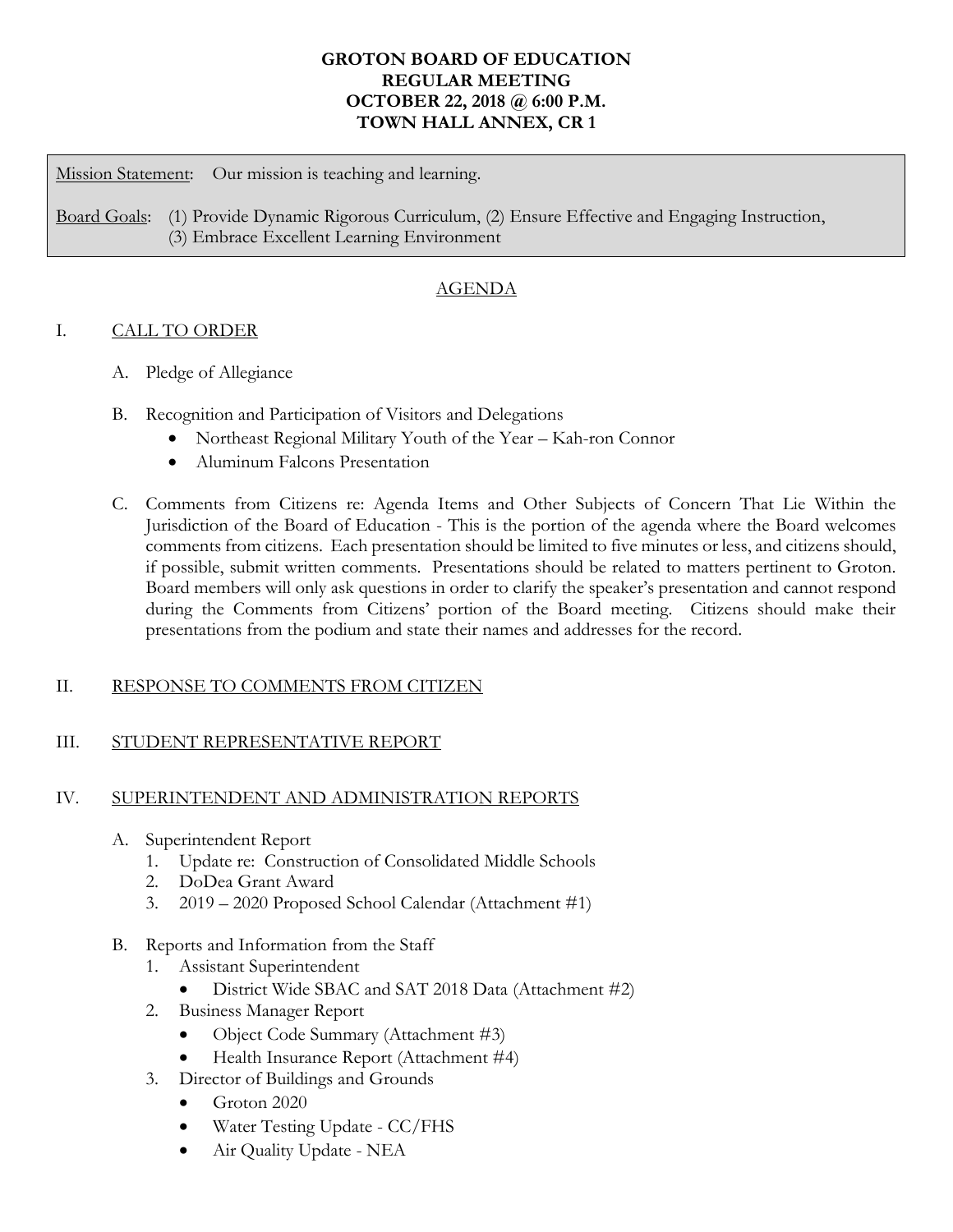## V. COMMITTEE REPORTS

- A. Policy D. Other:
- B. Curriculum LEARN
- 
- -
- C. Finance/Facilities BoE/TCC/RTM Liaison
	- Trails Liaison
	- Groton Scholarship

#### VI. ACTION ITEMS

- A. Consent Agenda all matters listed under the Consent Agenda are considered to be routine and will be enacted by one motion. Points of clarification will be allowed.
	- 1. Approval of the Regular Meeting minutes of September 24, 2018 (Attachment #5)
	- 2. Approval of the Special Meeting minutes of October 15, 2018 (Attachment #6)
	- 3. Approval of Gifts
		- Applebee's Restaurant has made a donation of \$415.00 to the Groton Public Schools for school supplies.
		- Mystic Woman's Club has made a donation of \$500.00 to the Food Service Department.
- B. Old Business
- C. New Business
	- 1. Discussion and possible action regarding a first reading of policy P 6172.3 Pre-School Special Education. (Attachment #7)

MOTION: To approve as a first reading of policy P 6172.3 Pre-School Special Education.

2. Discussion and possible action regarding a first reading of policy P 5125.11 Health/Medical Records. (Attachment #8)

MOTION: To approve as a first reading of policy P 5125.11 Health/Medical Records.

3. Discussion and possible action regarding the 2019 Board Meeting Schedule. (Attachment #9)

MOTION: To approve the 2019 Board Meeting Schedule.

- 4. Discussion and possible action regarding appointment of committees to name the new middle school, to select the themes of the new elementary schools, and to develop a collaboration plan with the Groton Public Library.
	- MOTION: To approve the appointment of committees to name the new middle school, to select the themes of the new elementary schools, and to develop a collaboration plan with the Groton Public Library.